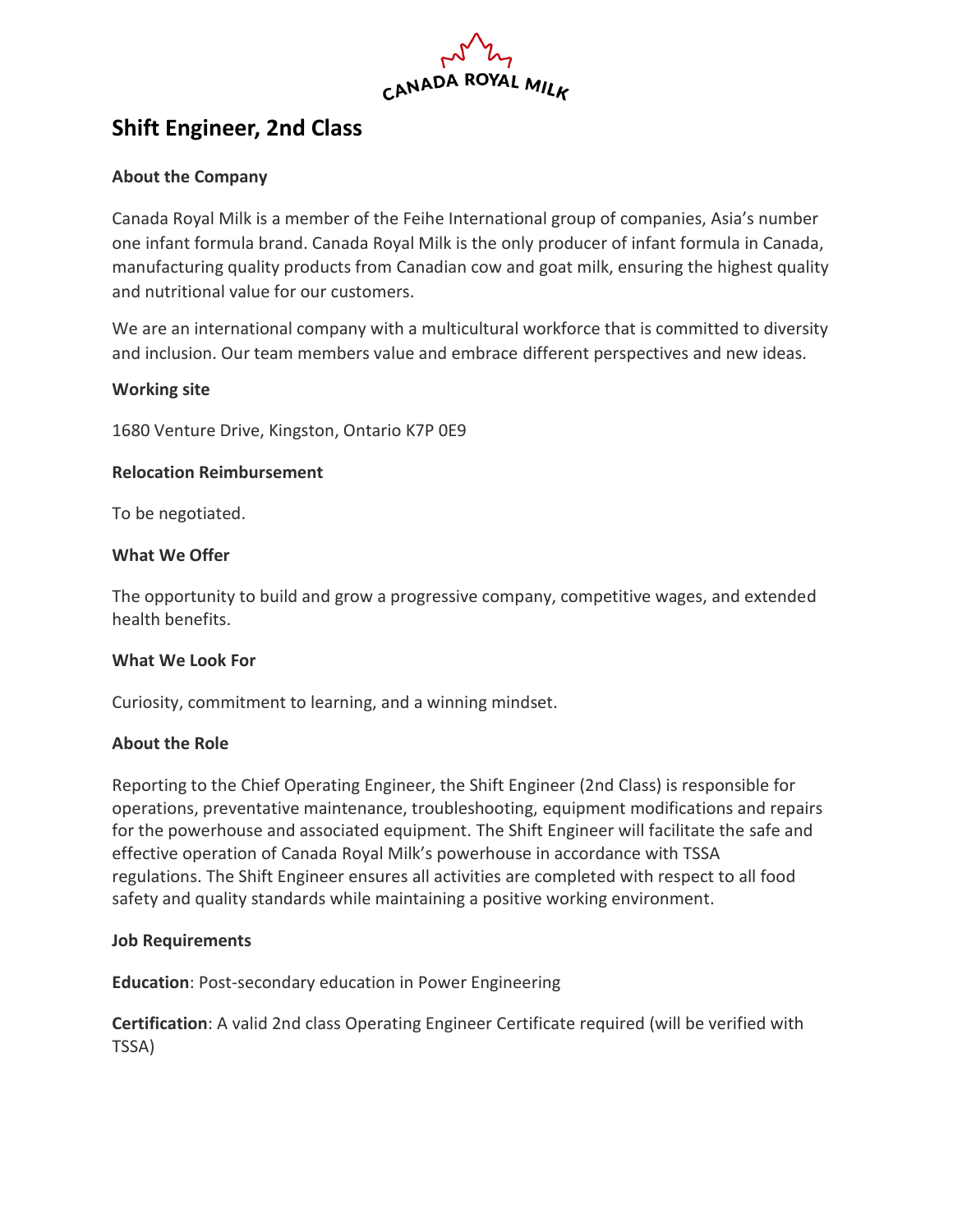

**Experience**: Minimum of 2-5 years of Shift Engineer experience within a manufacturing industry required (food/dairy manufacturing environment preferred); Experience in mechanical engineering and the use of computerized process control systems will be a definite asset

## **Key Duties and Responsibilities**

1. Regular duties include, but are not limited to: operation of power plant and associated equipment, preventative/corrective/demand maintenance, troubleshooting, identifying areas of improvement, performing routine water analysis, repairs and inspections for the facility – equipment, systems, areas – as per Technical Safety and Standards Authority (TSSA) regulations

2. Operates equipment and systems under the Powerhouse jurisdiction including, but not limited to: boiler & water treatment, compressed air system, wastewater treatment, refrigeration system, HVAC equipment

- 3. Participates in the development of maintenance programs and work schedules as required
- 4. Utilizes computerized maintenance management systems
- 5. Analyzes and records operational documentation and metrics

6. Provides guidance to apprentices, labourers, maintenance assistants or other assigned help

- 7. Performs emergency duties, if required
- 8. Ensures compliance with all regulatory and code requirements
- 9. Liaises with regulatory agencies under the direction of the Chief as required, ie: TSSA
- 10. Fosters a culture of continuous improvement
- 11. Participates in project duties as required
- 12. Adheres to health, safety, Quality Assurance and security expectations at all times
- 13. Other duties may be assigned

# **Covid-19 Vaccination Policy**

The health and safety of our employees and customers is a top priority for Canada Royal Milk. Therefore, applicants will only be considered who are fully vaccinated, subject to human rights considerations and recognized medical exemptions.